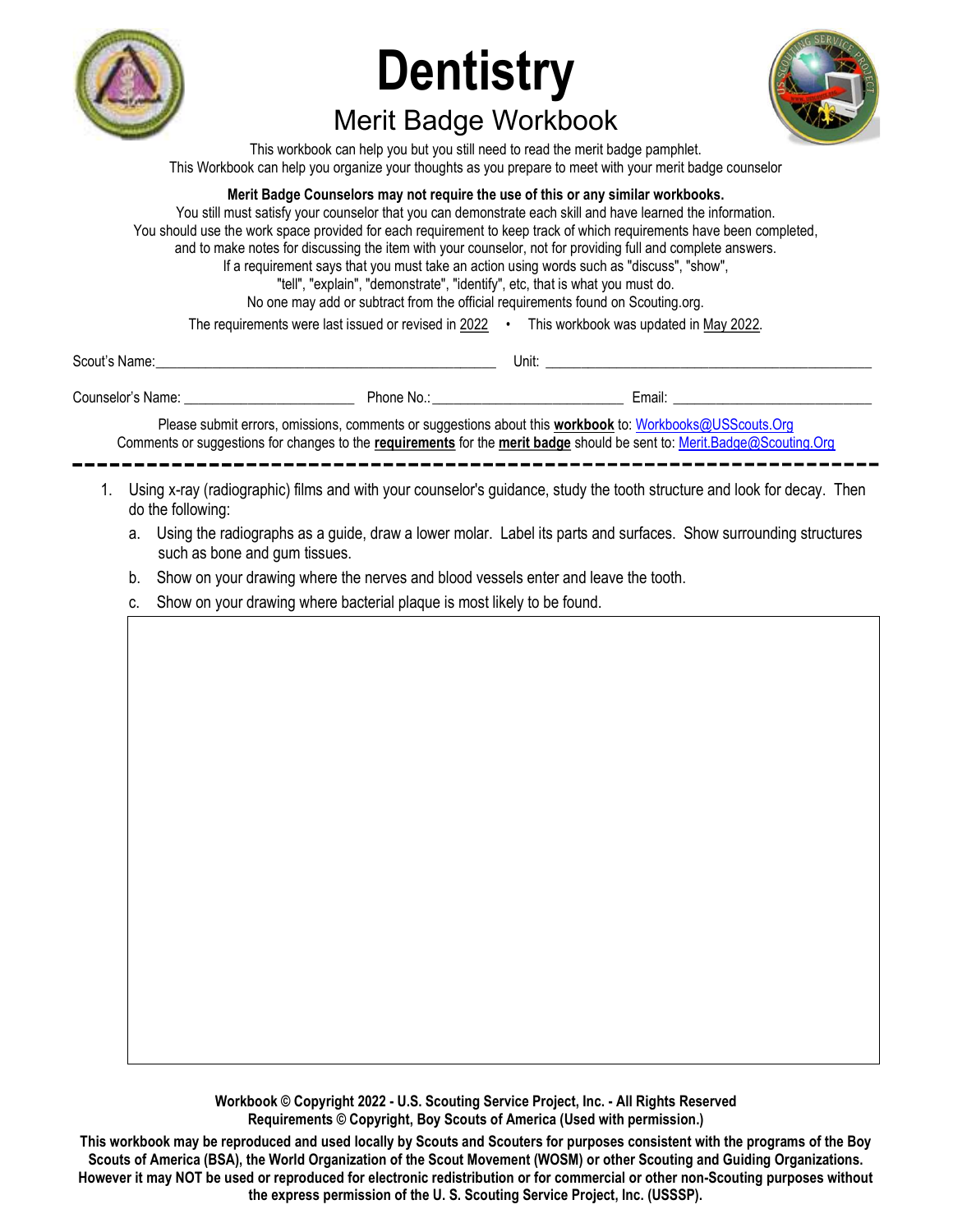- 2. Do the following:
	- a. Tell or write about what causes dental decay and gum disease.

|                   | Tell how each of the following contributes to dental decay and gum disease: bacterial plaque, sugars, and acid. |
|-------------------|-----------------------------------------------------------------------------------------------------------------|
| Bacterial plaque: |                                                                                                                 |
|                   |                                                                                                                 |
|                   |                                                                                                                 |
|                   |                                                                                                                 |
|                   |                                                                                                                 |
|                   |                                                                                                                 |
|                   |                                                                                                                 |
|                   |                                                                                                                 |
| Sugars,           |                                                                                                                 |
|                   |                                                                                                                 |
|                   |                                                                                                                 |
|                   |                                                                                                                 |
|                   |                                                                                                                 |
|                   |                                                                                                                 |
|                   |                                                                                                                 |
|                   |                                                                                                                 |
|                   |                                                                                                                 |
| Acid:             |                                                                                                                 |
|                   |                                                                                                                 |
|                   |                                                                                                                 |
|                   |                                                                                                                 |
|                   |                                                                                                                 |
|                   |                                                                                                                 |
|                   |                                                                                                                 |
|                   |                                                                                                                 |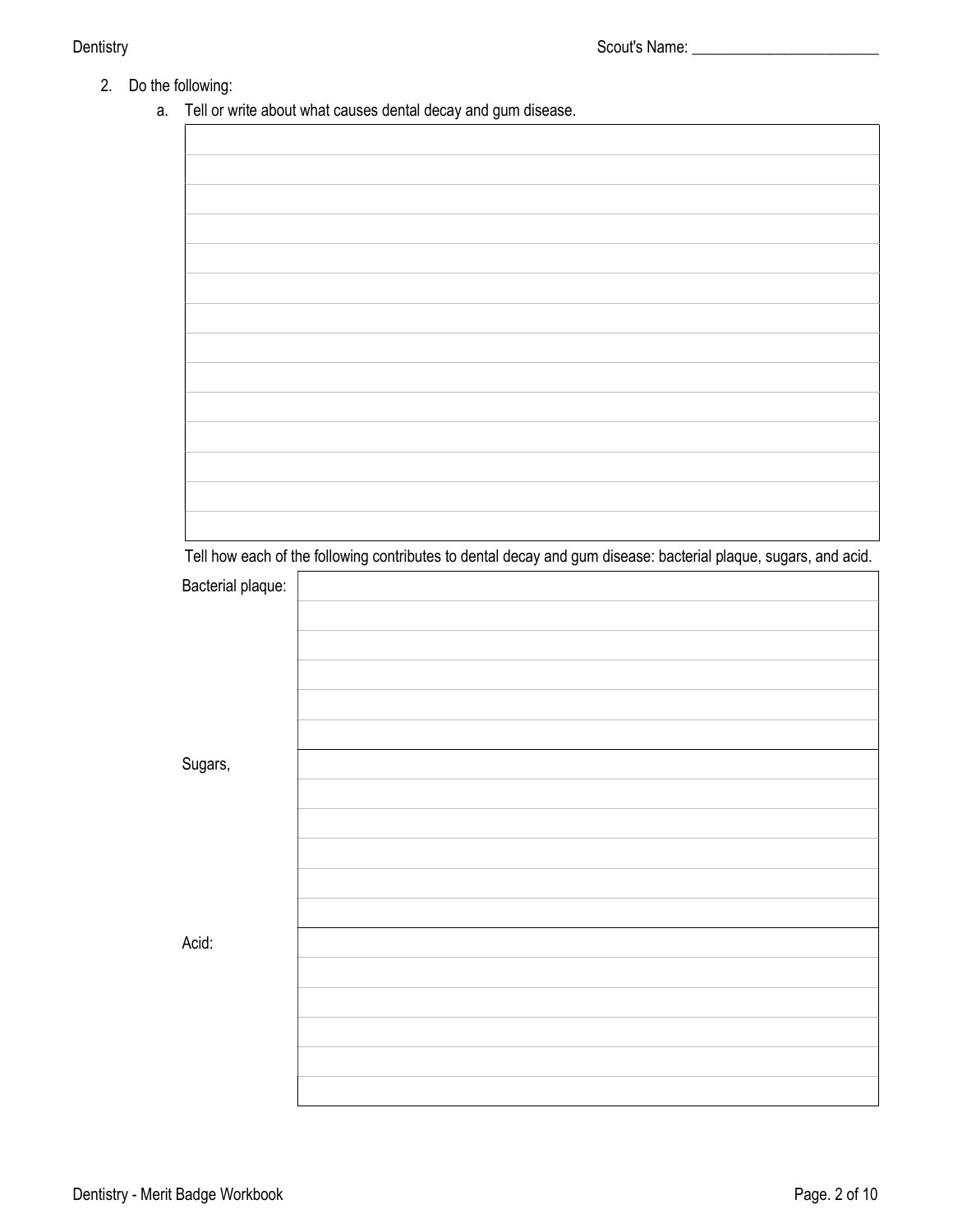b. Tell the possible causes for traumatic tooth loss, describe the types of mouth guards used to prevent tooth trauma, and list the athletic activities during which a person should wear a mouth guard.

| $\overline{\phantom{a}}$ | ັ | ◡ |
|--------------------------|---|---|
| Causes:                  |   |   |
|                          |   |   |
|                          |   |   |
|                          |   |   |
|                          |   |   |
| Types of mouth guards:   |   |   |
|                          |   |   |
|                          |   |   |
|                          |   |   |
|                          |   |   |
| Athletic activities:     |   |   |
|                          |   |   |
|                          |   |   |
|                          |   |   |
|                          |   |   |
|                          |   |   |

c. Explain the first-aid procedure for saving a tooth that has been knocked out.

d. Discuss how the use of tobacco products can negatively affect your oral health

 3. Arrange for a visit with a dentist. Before you go, ask whether your visit can include a dental examination and a plaquecontrol demonstration. Afterward, ask questions about things you want to know.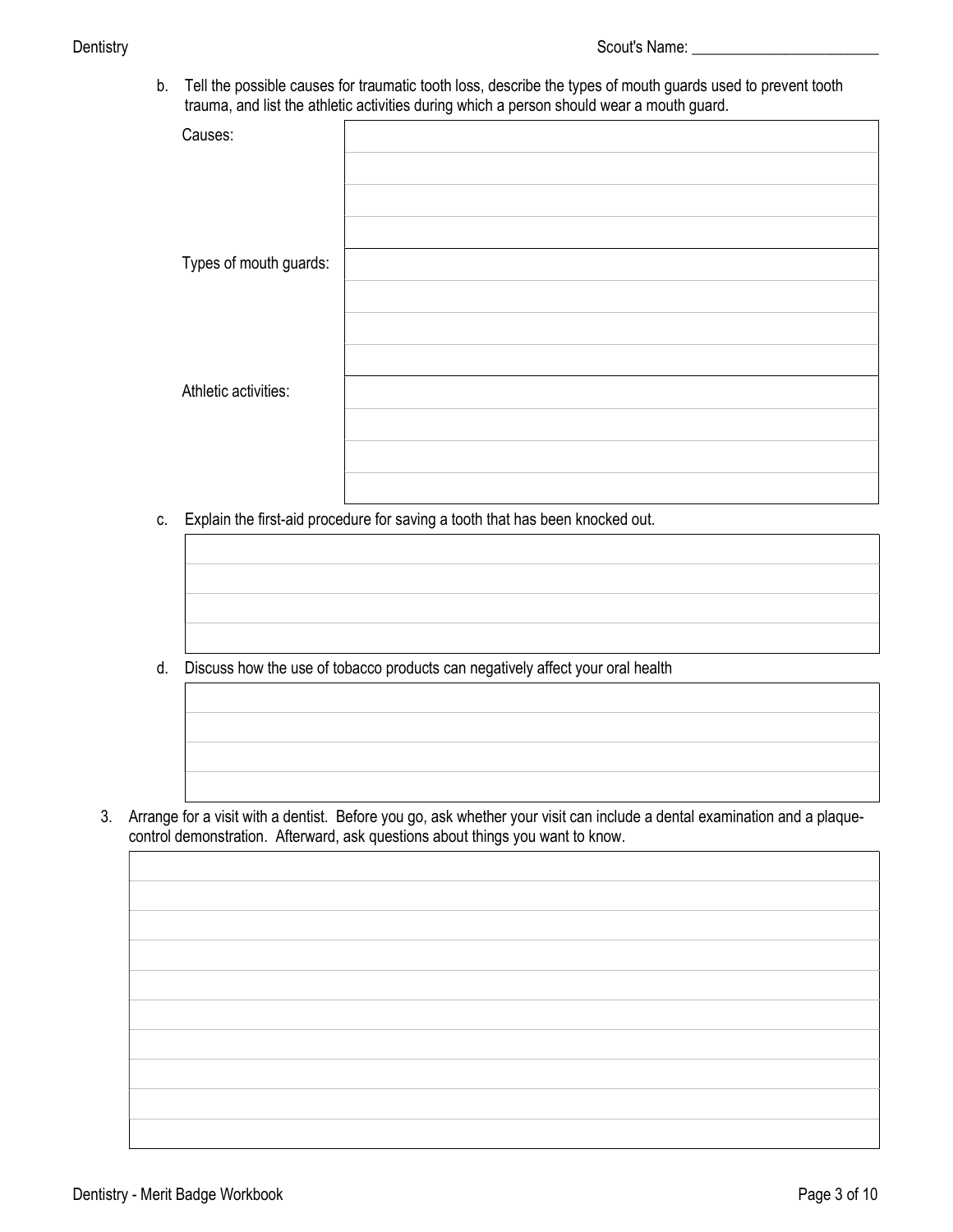Then tell your counselor what the dentist does in a checkup examination.

| the control of the control of the control of the control of the control of                                                                                                                                                    |  |  |
|-------------------------------------------------------------------------------------------------------------------------------------------------------------------------------------------------------------------------------|--|--|
|                                                                                                                                                                                                                               |  |  |
| <u> 1989 - Andrea Stadt Britain, amerikansk politiker (d. 1989)</u>                                                                                                                                                           |  |  |
| the control of the control of the control of the control of the control of the control of                                                                                                                                     |  |  |
|                                                                                                                                                                                                                               |  |  |
| the control of the control of the control of the control of the control of the control of the control of the control of the control of the control of the control of the control of the control of the control of the control |  |  |
| the control of the control of the control of the control of the control of the control of                                                                                                                                     |  |  |
|                                                                                                                                                                                                                               |  |  |

## 4. Do TWO of the following:

a. Name at least five instruments and five pieces of equipment a dentist uses.

|         | Instruments | Equipment |
|---------|-------------|-----------|
| л.      |             |           |
| റ<br>L. |             |           |
| 3.      |             |           |
| -4.     |             |           |
| -5.     |             |           |

- b. With the help of a dentist, prepare a dental stone cast using a vibrator, a mixing bowl, a water measure, a plastic measure, model stone, and a spatula.
- c. Keep a record of everything you eat for three days. Circle those items that could provide the sugars that bacterial plaque needs to make acid.

| Day 1 | Day 2 | Day 3 |
|-------|-------|-------|
|       |       |       |
|       |       |       |
|       |       |       |
|       |       |       |
|       |       |       |
|       |       |       |
|       |       |       |
|       |       |       |
|       |       |       |
|       |       |       |
|       |       |       |
|       |       |       |
|       |       |       |
|       |       |       |
|       |       |       |
|       |       |       |
|       |       |       |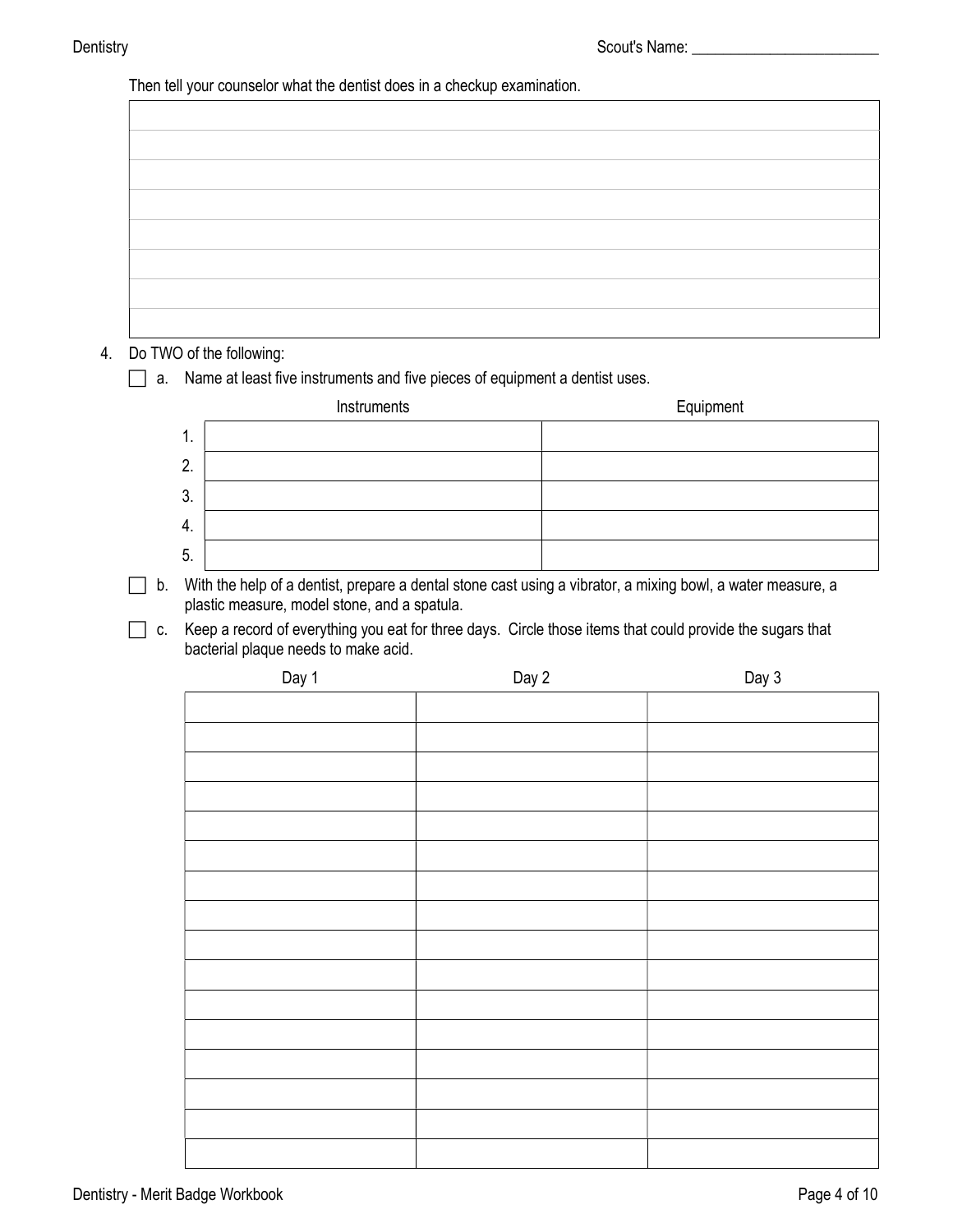List snacks that you should avoid to help maintain the best oral health.

- 5. Discuss with your merit badge counselor the following:
	- a. How fluorides help prevent tooth decay and the ways fluorides can be provided to the teeth.

| How fluorides help<br>prevent tooth<br>decay |  |
|----------------------------------------------|--|
|                                              |  |
| The ways fluorides                           |  |
| can be provided to<br>the teeth              |  |
|                                              |  |
|                                              |  |
|                                              |  |
|                                              |  |
|                                              |  |
|                                              |  |
|                                              |  |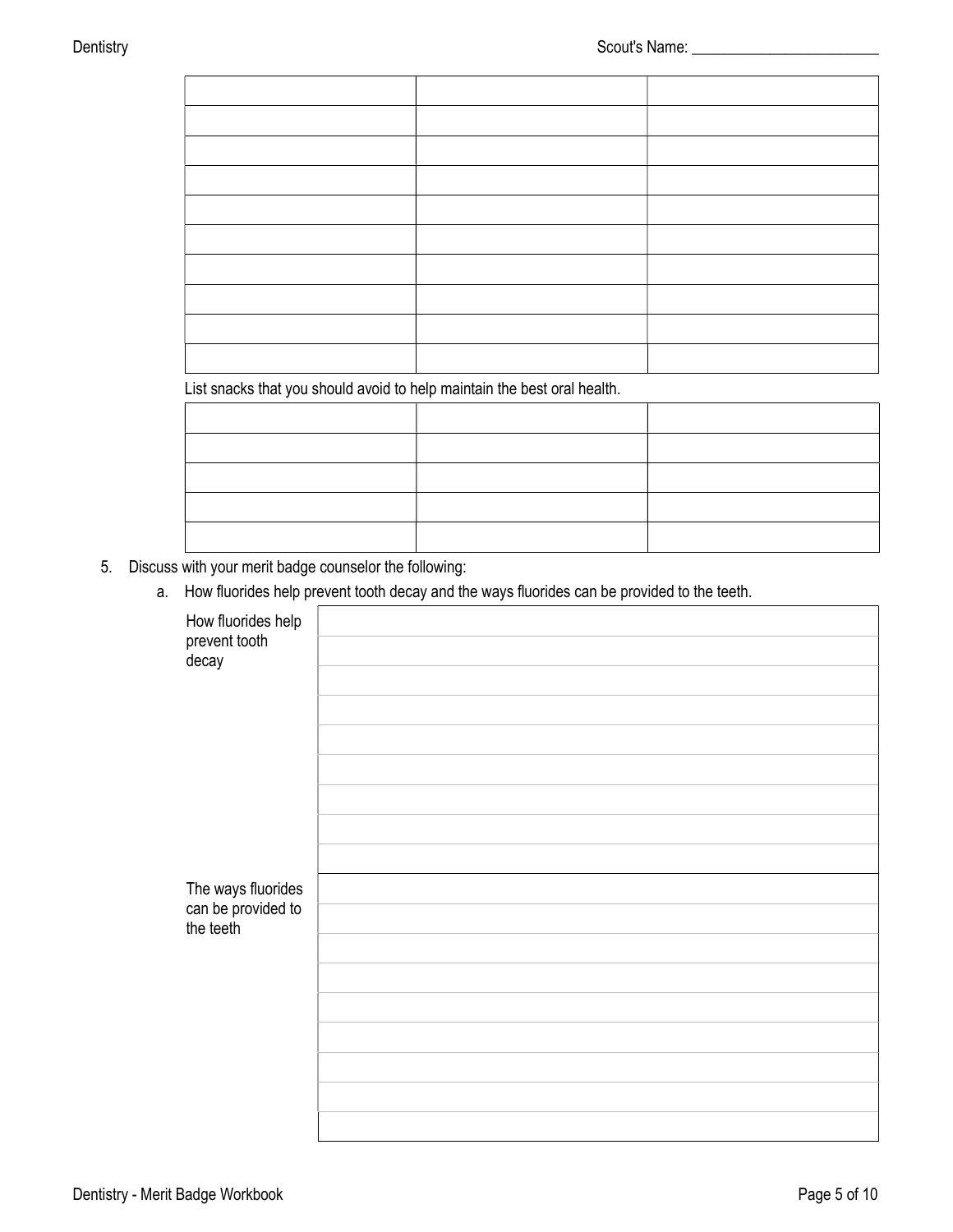b. How the mouth is related to the rest of the body. Topics might include chewing, saliva, enzymes, nutrition, and speech.

| sheenii    |  |
|------------|--|
| Chewing:   |  |
|            |  |
|            |  |
|            |  |
|            |  |
|            |  |
| Saliva:    |  |
|            |  |
|            |  |
|            |  |
|            |  |
|            |  |
| Enzymes:   |  |
|            |  |
|            |  |
|            |  |
|            |  |
|            |  |
| Nutrition: |  |
|            |  |
|            |  |
|            |  |
|            |  |
|            |  |
| Speech:    |  |
|            |  |
|            |  |
|            |  |
|            |  |
|            |  |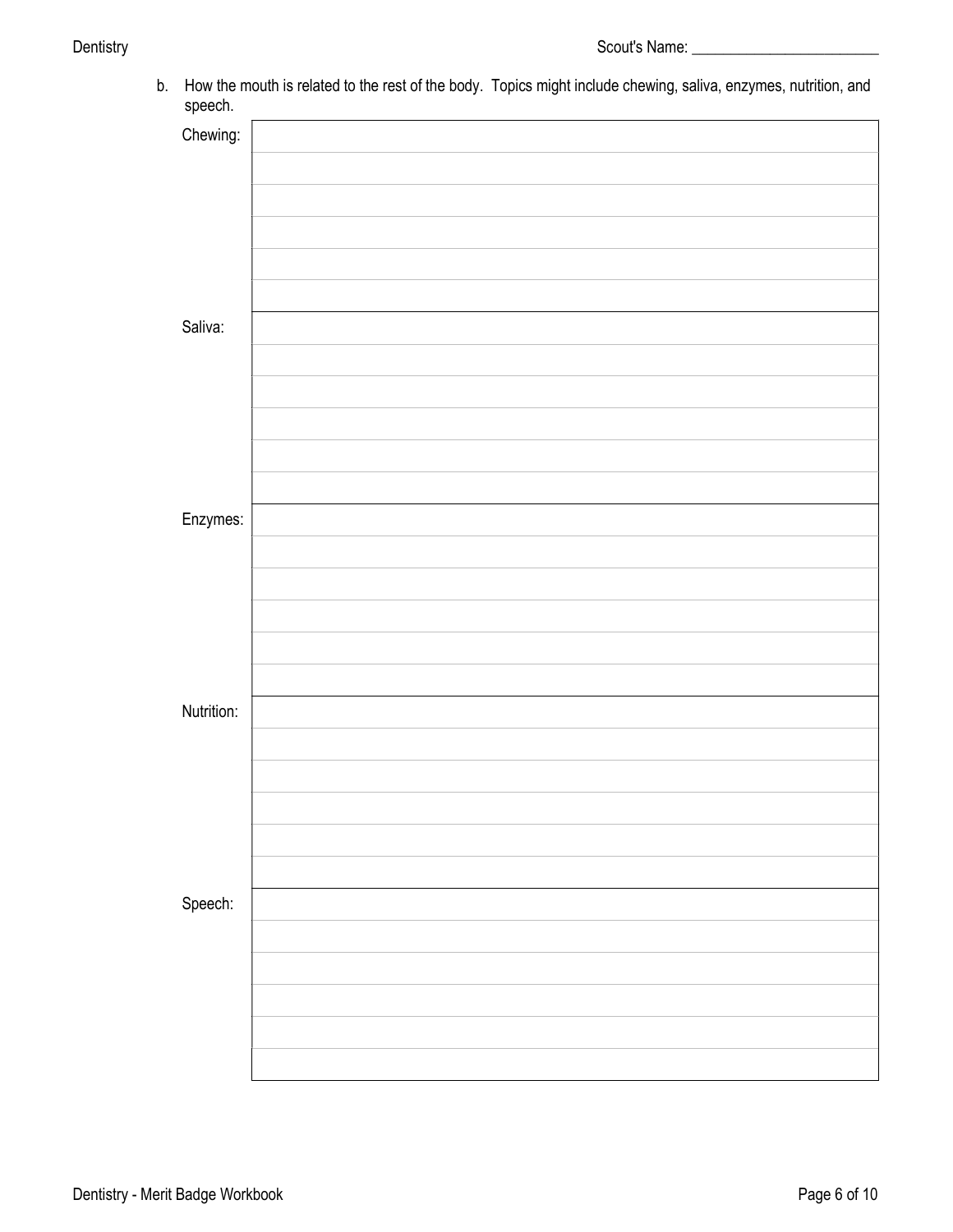6. Do TWO of the following:

 a. Make a model tooth of soap, clay, papier-mâché, or wax. Using a string and a large hand brush, show your troop or a school class proper toothbrushing and flossing procedures.

 $\Box$  b. Make a poster on prevention of dental disease. Show the importance of good oral health.

 c. Collect at least five advertisements for different toothpastes. List the claims that each one makes. Tell about the accuracy of the advertisements.

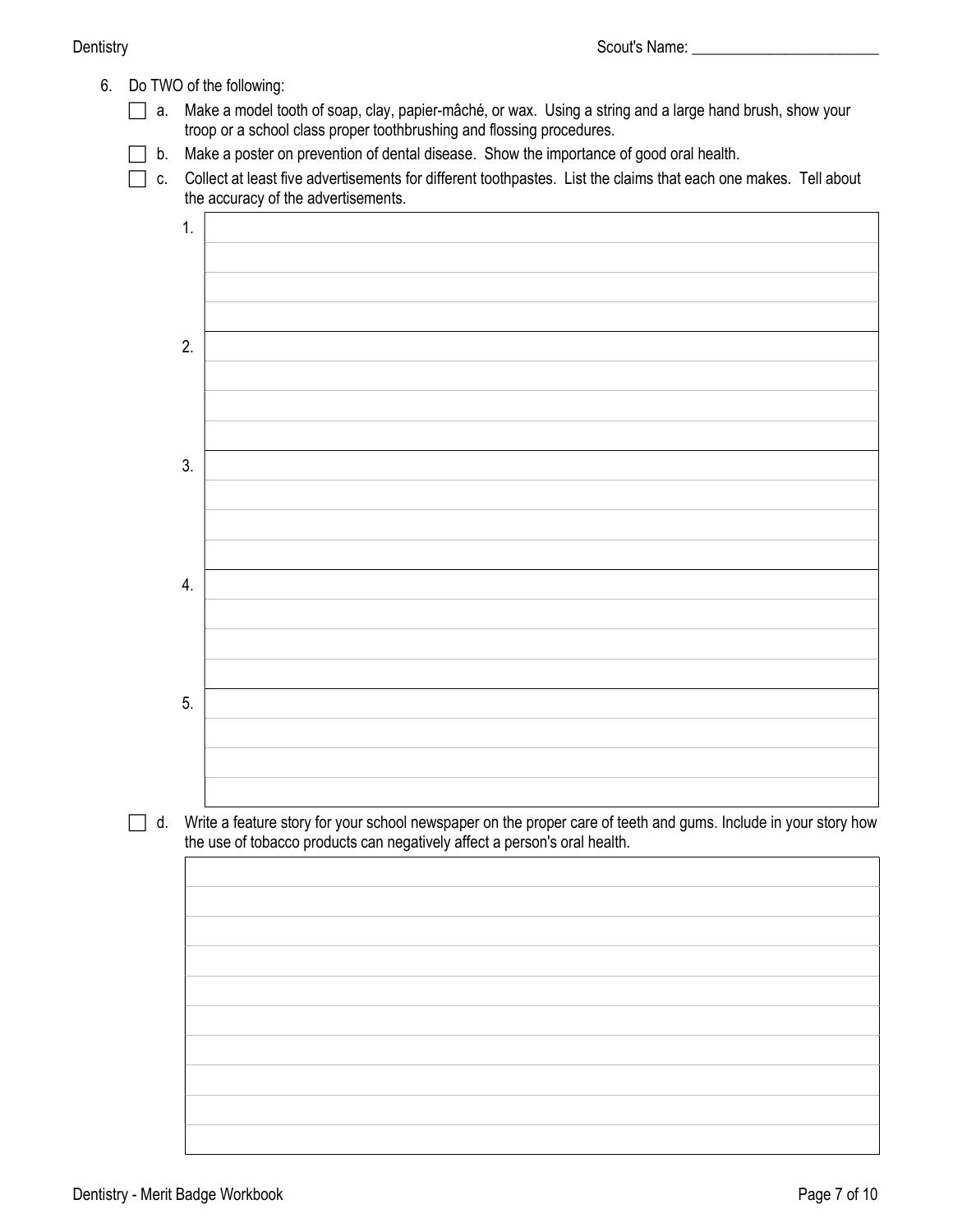| П<br>е. | Make drawings and write about the progress of dental decay.                                            |  |  |
|---------|--------------------------------------------------------------------------------------------------------|--|--|
|         |                                                                                                        |  |  |
|         |                                                                                                        |  |  |
|         |                                                                                                        |  |  |
|         |                                                                                                        |  |  |
|         |                                                                                                        |  |  |
|         |                                                                                                        |  |  |
|         |                                                                                                        |  |  |
|         |                                                                                                        |  |  |
|         |                                                                                                        |  |  |
|         |                                                                                                        |  |  |
|         |                                                                                                        |  |  |
|         |                                                                                                        |  |  |
|         |                                                                                                        |  |  |
|         |                                                                                                        |  |  |
|         |                                                                                                        |  |  |
|         | Describe the types of dental filling and treatments a dentist can use to repair dental decay problems. |  |  |

| Types of                     |  |
|------------------------------|--|
| dental filling               |  |
|                              |  |
|                              |  |
|                              |  |
|                              |  |
|                              |  |
| Treatments a                 |  |
| dentist can<br>use to repair |  |
| dental decay                 |  |
| problems                     |  |
|                              |  |
|                              |  |
|                              |  |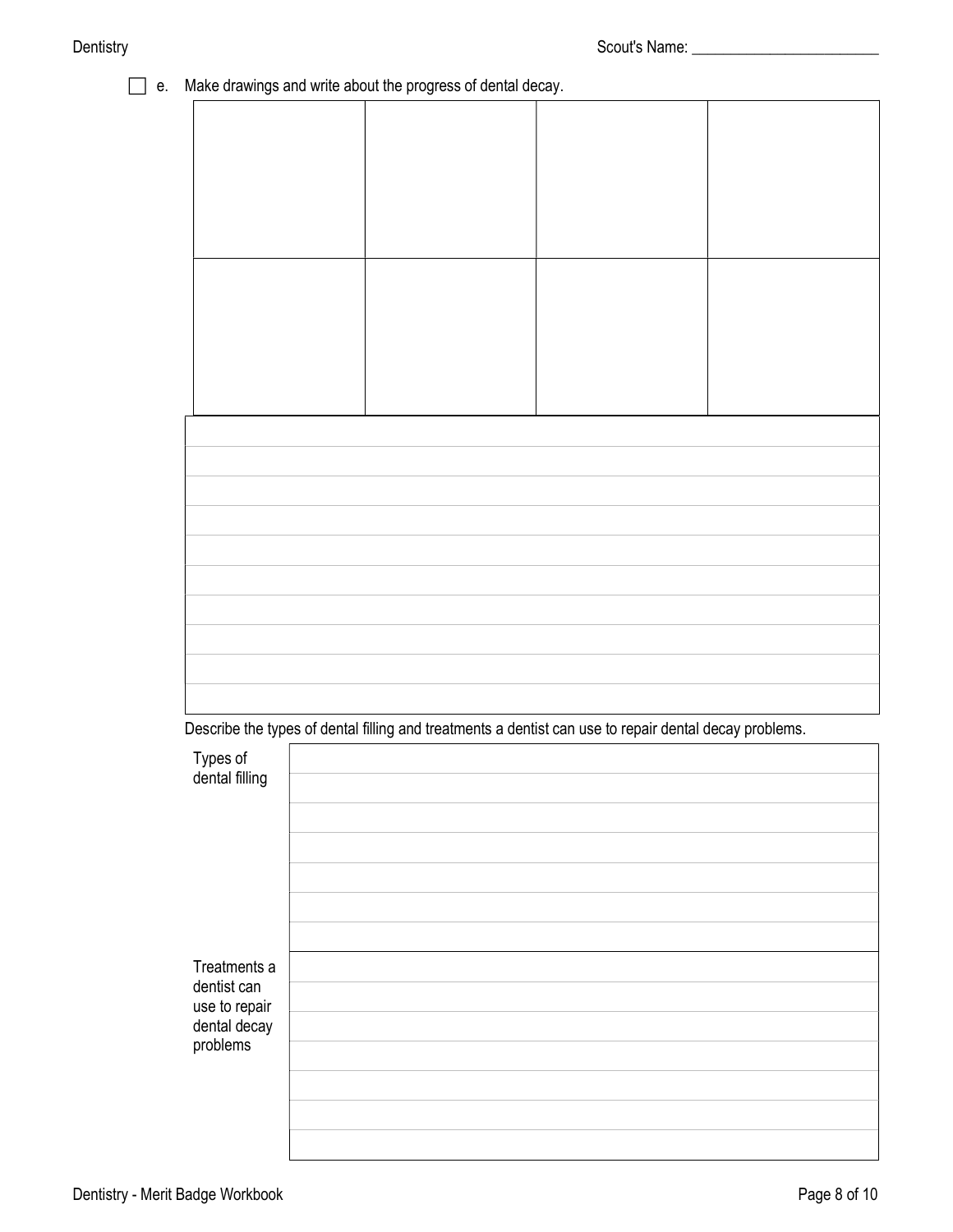Dentistry **Scout's Name:** The Scout's Name: The Scout's Name: The Scout's Name: The Scout's Name: The Scout's Name: The Scout's Name: The Scout's Name: The Scout's Name: The Scout's Name: The Scout's Name: The Scout's Name

|  |  |  |  |  | 7 Learn about career opportunities for both Doctor of Dental Surgery (D.D.S.) and auxiliary dental professions. |
|--|--|--|--|--|-----------------------------------------------------------------------------------------------------------------|
|--|--|--|--|--|-----------------------------------------------------------------------------------------------------------------|

| 1.                       |                                                                                                                                                                                          |
|--------------------------|------------------------------------------------------------------------------------------------------------------------------------------------------------------------------------------|
| 2.                       |                                                                                                                                                                                          |
| 3.                       |                                                                                                                                                                                          |
|                          | Pick either general dentistry OR a dental specialty, plus one auxiliary dental profession. Find out about the education,<br>training, and experience required for these two professions. |
| Dentistry Career:        |                                                                                                                                                                                          |
| Education:               |                                                                                                                                                                                          |
|                          |                                                                                                                                                                                          |
|                          |                                                                                                                                                                                          |
|                          |                                                                                                                                                                                          |
| Training:                |                                                                                                                                                                                          |
|                          |                                                                                                                                                                                          |
|                          |                                                                                                                                                                                          |
|                          |                                                                                                                                                                                          |
|                          |                                                                                                                                                                                          |
| Experience:              |                                                                                                                                                                                          |
|                          |                                                                                                                                                                                          |
|                          |                                                                                                                                                                                          |
|                          |                                                                                                                                                                                          |
| <b>Auxiliary Career:</b> |                                                                                                                                                                                          |
| Education:               |                                                                                                                                                                                          |
|                          |                                                                                                                                                                                          |
|                          |                                                                                                                                                                                          |
|                          |                                                                                                                                                                                          |
| Training:                |                                                                                                                                                                                          |
|                          |                                                                                                                                                                                          |
|                          |                                                                                                                                                                                          |
|                          |                                                                                                                                                                                          |
|                          |                                                                                                                                                                                          |
| Experience:              |                                                                                                                                                                                          |
|                          |                                                                                                                                                                                          |
|                          |                                                                                                                                                                                          |
|                          |                                                                                                                                                                                          |
|                          |                                                                                                                                                                                          |